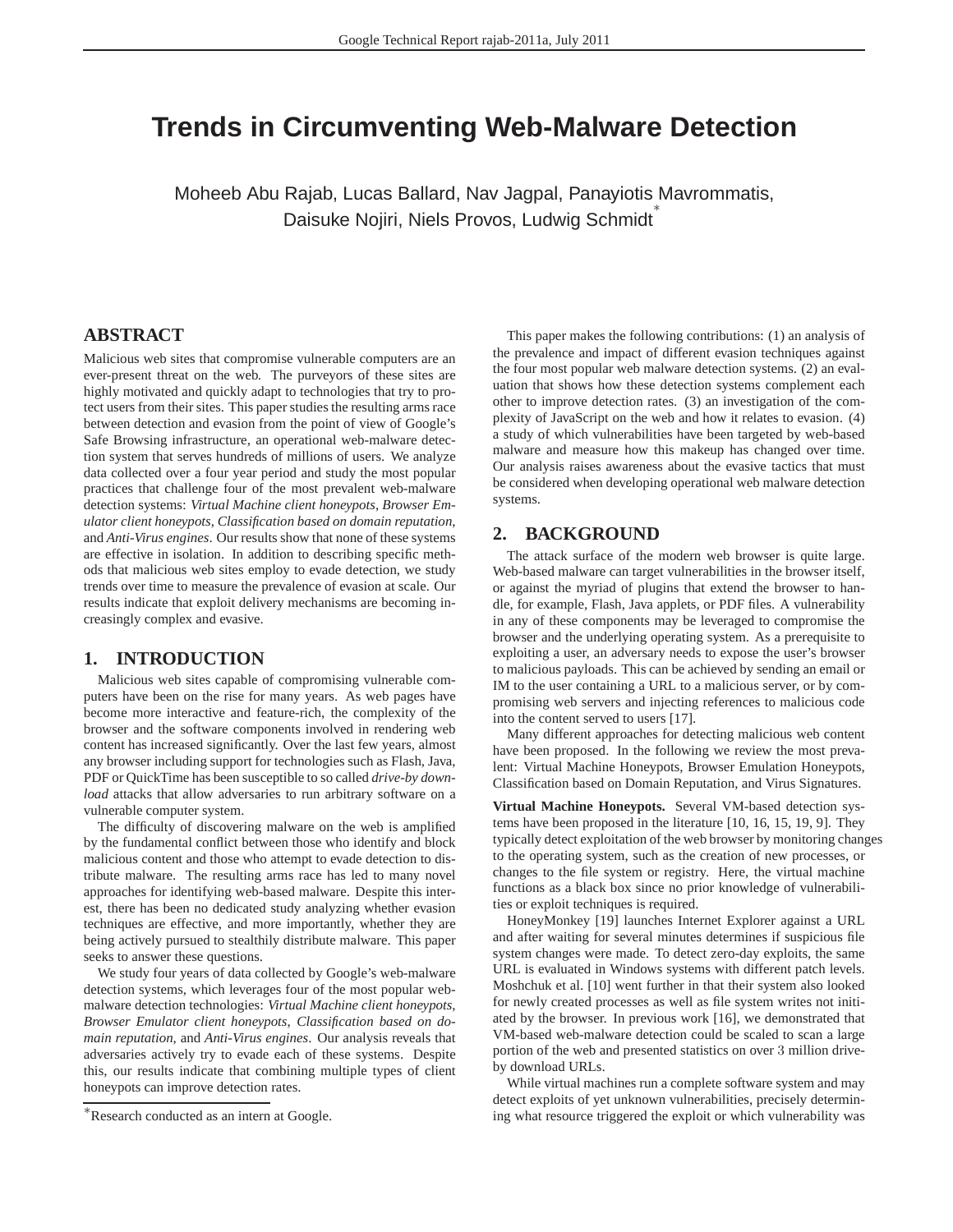targeted may be difficult. Additionally, managing multiple VM images with different combinations of exploitable software components can be an arduous task. Browser emulation has been proposed to address these shortcomings.

**Browser Emulation.** Instead of deploying VM honeypots, one can emulate a browser and use dynamic analysis to identify exploits. JSAND by Cova et al. [3] follows this approach and emulates a browser to extract features from web pages that indicate malicious behavior. PhoneyC [13] is another Browser Emulator. It includes support for JavaScript and VBScript as well as the ability to instantiate fake ActiveX objects. Modules with signatures for known vulnerabilities allow PhoneyC to detect exploits against plugins.

Browser emulators can pinpoint the exploited vulnerability and even establish a chain of causality including every single web request involved in a drive-by download. On the other hand, emulators cannot detect exploit attempts against unknown vulnerabilities and must be updated to handle quirks in mainstream browsers as they are discovered.

**Reputation Based Detection.** In the absence of malicious payloads, it is possible to take a content-agnostic approach to classify web pages based on the reputation of the hosting infrastructure. Felegyhazi et al. leverage DNS properties to predict new malicious domains based on an initial seed [4]. Lee et al. developed Notos, a dynamic reputation system for DNS, that can flag domains as malicious weeks before they appear on public blacklists [1]. Although Notos is not meant for detecting malicious web pages, a similar approach can be followed by flagging pages that include resources that are hosted on malicious domains.

**Signature Based Detection.** Traditional Anti-Virus (AV) systems operate by scanning payloads for known indicators of maliciousness. These indicators are identified by AV signatures, which must be continuously updated to identify new threats. Typically, packed executables or HTML must be unpacked before performing matching. For web pages, this might involve HTML parsing or rudimentary JavaScript execution. If unpacking is not possible, AV engines may flag a binary as malicious solely by detecting the presence of the packer. For JavaScript, AVs focus on detecting the presence of heavy obfuscation. Oberheide et al. showed that combining multiple AV engines can significantly improve the detection rate [14].

#### **3. EVADING DETECTION**

In Section 2, we discussed different approaches for detecting malicious web pages. Just as these approaches are being improved, adversaries are becoming more skilled at hiding malicious content. To better understand how adversaries attempt to stay under the radar, we present an overview of common tactics that we encounter.

Social engineering has emerged as a growing malware distribution vector [18]. In social engineering attacks, the user is asked to install a malware binary under false pretenses. Social engineering attacks challenge automated detection systems by requiring arbitrarily complex interaction before delivering the payload; interaction that can be difficult to simulate algorithmically.

Attacks that target specific software configurations can also challenge VM honeypots that employ a VM image with a different OS, browser, or set of plugins. Even if one deploys multiple VM images with different software components, selecting the image to scan a target page is challenging [3], and resource limitations might reduce the number of times a page can be scanned with different configurations.

To evade browser emulators, AV engines, or manual analysis, adversaries can test for idiosyncratic properties of the browser and only reveal exploit code if the test passes. Often, this is built into packers that fail to deobfuscate malicious payloads if certain conditions are not met. While the set of potential differences between emulators and real browsers is large, we have found that tests typically fall into three high-level categories: *JavaScript Environment Compatibility*, *Parser Compatibility*, and *DOM Completeness*.

In the case of an IE-specific exploit, code can probe the JavaScript Environment for differences between IE's proprietary JavaScript engine and open source JavaScript engines [12, 11, 5], which are more likely employed by emulators. This typically goes beyond simply testing for properties in the navigator object, and focuses instead on more arcane differences, e.g., changes to the DOM caused by CSS, which are typically not implemented by emulators that do not need to handle rendering. One can also identify semantic differences in both JavaScript and HTML parsers, for instance, IE's JavaScript parser allows ; between try and catch clauses, while other JavaScript parsers do not. Perhaps one of the most challenging properties to emulate is the DOM of the browser, especially when accounting for the bugs exhibited by different browsers' DOM implementations. For instance, IE6 and IE7 will add extra nodes to the DOM when encountering incorrectly formed HTML. Concrete examples of each of these phenomena can be found in Appendix A.

While adversaries often turn to elaborate technical constructs to evade detection, a simple yet powerful approach is to cloak against scanners by serving malicious content to users but benign content to the detector. While there are many forms of cloaking, in this paper we focus on arguably the most simple and effective approach: cloaking at the IP level. To do so, malicious servers simply refuse to return malicious content to requests from certain IP addresses.

## **4. EXPERIMENTAL SETUP**

The goal of this paper is to measure forms of circumvention described in Section 3 and determine whether the use of evasive tactics has increased over the last several years. To do so, we analyze the data collected by Google's Safe Browsing infrastructure [16], a large-scale web malware detection system. The data generated by this system is used by more than 400 million users per week and is therefore the target of many forms of evasion. Moreover, the system classifies sites using VM-based client honeypots, a Browser-Emulator, Signature-based AV engines, and Domain Reputation, and is thus ideal for evaluating how evasion affects each of these popular technologies.

#### **4.1 System Overview**

The malware detection pipeline takes as input a large corpus of URLs from a variety of sources. For example, we select URLs from Google's web index using both random sampling and a machine learning classifier that is tuned to identify pages that likely contain malware [16]. We also sample URLs that match trending search queries, as well as user-reported URLs. The selection criteria for the data has not changed significantly over the course of our study.

Each URL is fed to a VM-based honeypot, which browses to the URL with an unpatched version of Internet Explorer that has popular plugins and runs on an unpatched Windows OS. The system records host and network activity, including new processes, file system changes, registry changes, and network fetches. All network fetches and system state changes are stored in a Bigtable [2] for post processing.

Once a VM has processed a URL, a scoring module, PageScorer, analyzes the saved content to identify malicious behavior. First, all network fetches are scanned by multiple AV engines and matched against an internal list of domains that are known to serve malicious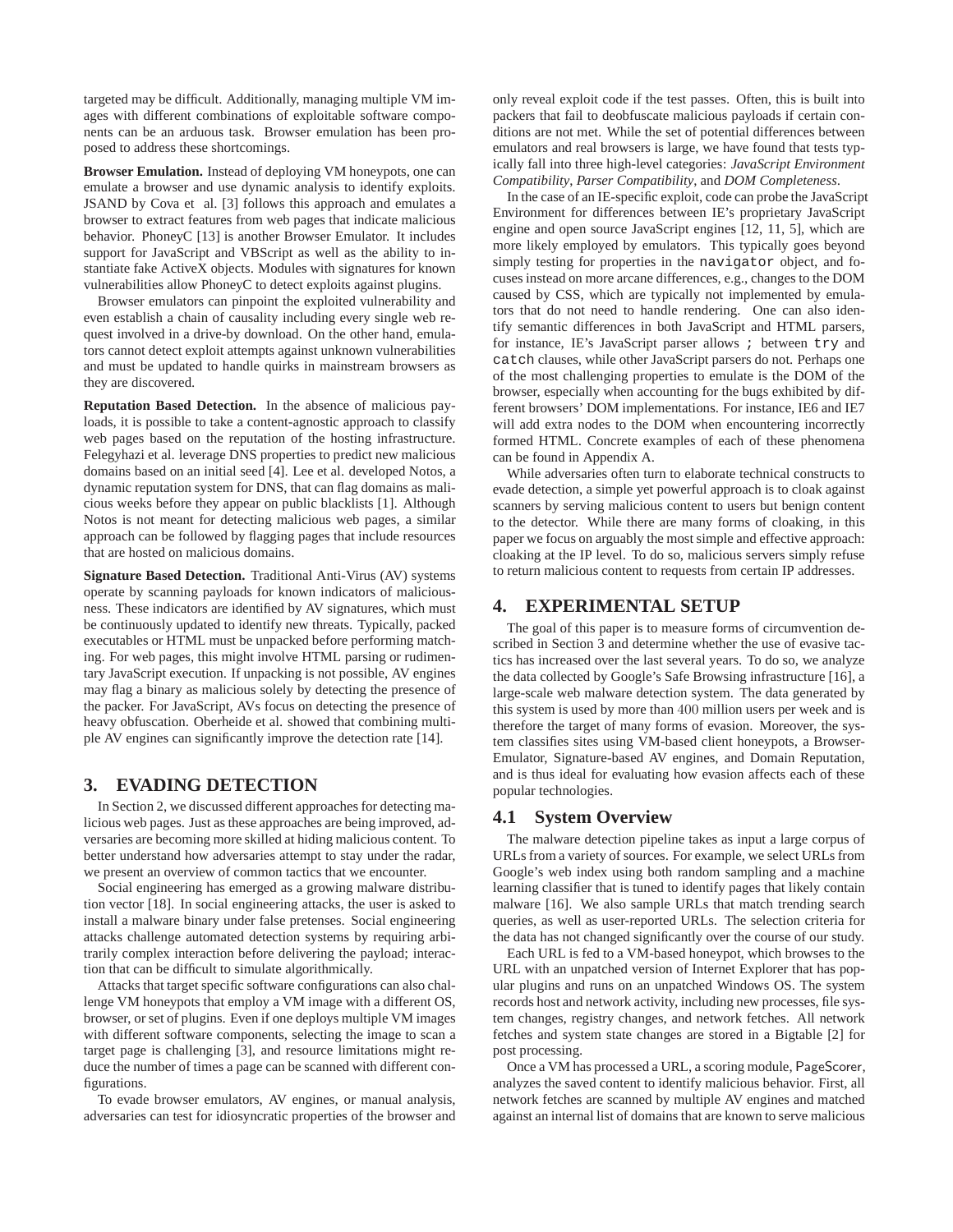

**Figure 1: The diagram shows a high-level overview of Google's web-malware detection system. VMs collect data from web pages and store it in a database for analysis.** PageScorer **leverages multiple scorers to determine if a web page is malicious.**

content; see Section 4.1.2. Next, PageScorer instructs a Browser Emulator to reprocess the content that was retrieved by the VM to identify exploits. The Browser Emulator uses the stored content as a cache and thus does not make any network fetches; see Section 4.1.1. Finally, PageScorer uses a decision tree classifier to combine the output of the VM, AV Engines, Reputation Scorer, and Browser Emulator to determine whether the page attempted to exploit the browser; see Figure 1. The output of PageScorer, including whether the page caused new processed to be spawned, whether it was flagged by AV engines, which exploits it contained, and whether it matched Domain Reputation data, is stored along with the original data from the VM for future analysis.

A description of our VM-based honeypots and AV engine integration has been previously published [16, 17]. Since then we have added Browser Emulation and a Domain Reputation pipeline which we briefly summarize below to familiarize the reader with the data collection process.

#### *4.1.1 Browser Emulation*

Our Browser Emulator is a custom implementation similar to other mainstream emulators including PhoneyC [13] and JSAND [3]. We thus believe that its performance is representative of Browser Emulators in general.

Briefly, the Browser Emulator is built on top of a custom HTML parser and a modified open-source JavaScript engine. It constructs a DOM and event model that is similar to Internet Explorer. To ensure a faithful representation of IE, we have modified all parsers to handle IE-specific constructs; for examples, see Appendix A. The Emulator detects exploits against both the browser and the plug-ins by monitoring calls to known-vulnerable components, as well as monitoring DOM accesses.

The emulator can also perform fine-grained tracing of JavaScript execution. When running in tracing mode, it records every function call and the arguments to those calls, e.g. we record which DOM functions were called and which arguments were passed to them. This allows for more detailed analysis of exploitation techniques, which we explore later in the paper.

#### *4.1.2 Domain Reputation*

The domain reputation pipeline runs periodically and analyzes the output of AV engines and the Browser Emulator to determine which sites are responsible for launching exploits and serving malware. We call these sites *Distribution Domains*. The pipeline employs a decision-tree classifier to decide whether a site is a distribution domain. Features include, for example, whether we have seen the site deliver an exploit during a drive-by download.

In addition to assessing whether a domain is serving malware, the classifier also examines network requests to that domain from IP addresses not associated with our organization. This allows us to determine whether domains are cloaking against our system at the network level. We call such domains *Cloaking Domains*, they are domains that distribute malware and also actively try to evade detection. Distribution and Cloaking Domains make up our Domain Reputation data, which is fed back into PageScorer to improve detection rates for drive-by downloads.

#### **4.2 Data Collection**

In order to study evasion trends we leverage two distinct data sets. The first set, Data Set I, is the data that is generated by our operational pipeline, i.e., the output of PageScorer. It was generated by processing <sup>∼</sup> <sup>1</sup>.<sup>6</sup> billion distinct web pages collected between December 1, 2006 and April 1, 2011. This data is useful for studying trends that we observe in real time. The limitation with this data is that we continuously tweak our algorithms to improve detection, thus any trends observed from Data Set I could be due to either changes in the web pages that we are processing, or to improvements to our algorithms. To eliminate this uncertainty, we introduce our second data set, Data Set II.

Data Set II is created as follows. First, we select a group of pages from Data Set I. We sample pages from the time period between December 1, 2006 and October 12, 2010 that were marked as suspicious by the VM-based honeypot, the Browser Emulator, the AV scanners, or our Reputation data. Note that this does not mean PageScorer classified these pages as malicious. For example, if an AV engine flagged a page but the other scoring components did not, then the page would not be classified as bad by PageScorer, but it would be added to the sample. In this way the sample includes every bad page that our pipeline processed over the four year period, as well as some other "suspicious" pages. In addition to these pages, our sample also includes 1% of other "nonsuspicious" pages selected uniformly at random from the same time period.

For each of these pages, we *rescore* the original HTTP responses and VM state changes that were stored in our database using a fixed version of PageScorer from the end of October, 2010. This version consisted of algorithms and data files, including AV signature files, from the end of the data collection period. By fixing the scorer we ensure that any observable trends are due to changes in the data, and are not due to the evolution of our algorithms. The output of this rescore comprises Data Set II.

In sum, Data Set II consists of ∼160 million distinct web pages from ∼8 million sites. We enabled JavaScript tracing on a subset of this data, comprising <sup>∼</sup><sup>75</sup> million web pages from <sup>∼</sup>5.<sup>5</sup> million distinct sites.

In this paper the term *site* refers to a domain name unless the domain corresponds to a hosting provider. In the latter case, different host names are indicative of separate content owners, so we take the host name as the site. For example, http://www.cnn. com/ and http://live.cnn.com/ both correspond to the site cnn.com, whereas http://foo.blogspot.com/page1. html and http://bar.blogspot.com/page2.html are mapped to foo.blogspot.com and bar.blogspot.com, respectively. Throughout this paper we provide statistics at the site level, and aggregate data by month. We do this to avoid skew that could occur if our sampling algorithm selected many pages from the same site. For example, if the system encountered exploits in a given month on two URLs that belong to the same site, we count only one exploit.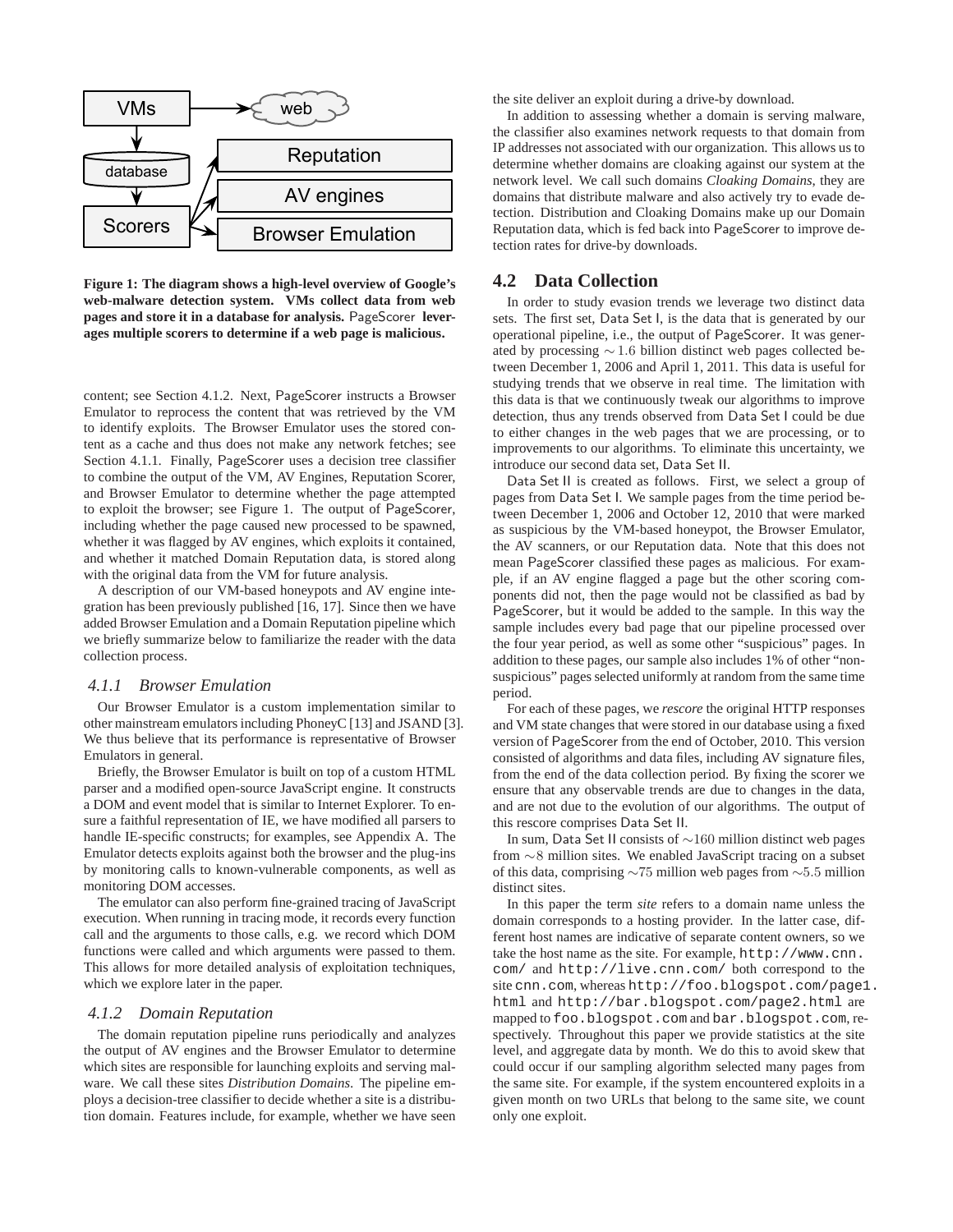

**Figure 2: The graph shows the total number of sites per month in** Data Set II**. The large spike in 2008 is due to the unexpected appearance of a benign process that caused many more pages to be included in our analysis during that time.**

Figure 2 shows the number of sites in Data Set II for each month, both with and without JavaScript tracing, along with the total number of sites containing pages that were marked as drive-by downloads in Data Set II. The large spike in the fall of 2008 is due to a misconfiguration in PageScorer, which mistakenly labeled a benign process as malicious. This did not result in any misclassification at the time since no other scanners produced corroborating signals. Our results are also unaffected by the misconfiguration because it was fixed before we reclassified the data. Ignoring the outlier, on average the data set consists of <sup>∼</sup>387, <sup>000</sup> sites per month, of which <sup>∼</sup>257, <sup>000</sup> launched drive-by downloads and <sup>∼</sup>170, <sup>000</sup> were processed with JavaScript tracing enabled.

Our data set comes with some caveats. First, we are measuring the trends observed by our systems. If we never observed malicious behavior from a given malware campaign, then the results are not included in our study. We believe, however, that Google Safebrowsing's position provides a useful vantage point into malware on the web. Second, results derived from Data Set II cannot be compared to real-time performance of other technologies. Data Set II is generated using data, e.g., AV signatures, and algorithms that might not have been available when the pages were originally encountered. Third, while reclassifying pages to create Data Set II ensures that modifications to our algorithms do not create artificial trends, the pages that comprise Data Set II were selected because they originally exhibited suspicious behavior as determined by PageScorer. To alleviate the impact of this potential bias, we add a 1% random sample, constituting ∼80 million URLs, as well as include pages that were originally classified as suspicious, but not malicious. This ensures that Data Set II includes pages that our algorithms may have missed in the past. Fourth, we believe that false positives are rare in our data set. This is difficult to quantify in an operational setting, but in our experience, based on internal analysis, reports from users, web masters, and StopBadware.org/, the system generates negligible false positives. Over four years of operation we have had fewer than a handful of incidents causing false positives.

## **5. TRENDS IN EVASION**

In Section 3 we discussed the possible ways in which malicious web pages can be designed to resist detection. This section ana-



**Figure 3: The graph shows the number of sites involved in Social Engineering attacks compared to all sites hosting malware or exploits.**

lyzes the data generated by the detection infrastructure described in Section 4. We assess the extent to which techniques that hinder automatic detection are employed by adversaries on the Internet. We focus on the challenges that face each of the four detection techniques, and discuss potential measures to adapt to the various challenges.

#### **5.1 Challenges for VM-based Detection**

As mentioned earlier, social engineering is an emerging attack trend that could potentially limit the effectiveness of VM-based detection schemes. To measure whether adversaries employ social engineering techniques, we analyzed Data Set II with heuristics [18] to identify pages that were likely generated from templates employed by Fake AV campaigns. Figure 3 shows the number of social engineering sites detected monthly relative to all sites involved in distributing malware or exploits. The prevalence of social engineering has increased over the last four years. Although regular malware sites still constitute about 98% of all distribution sites, we see an increase in the number of sites employing social engineering. In January 2007, there was only one site distributing Fake AV, whereas by September, 2010 this number increased to <sup>4</sup>, <sup>230</sup>.

One example of user interaction frequently found on Fake Anti-Virus pages is a dialog that requires a mouse click before a malware binary is sent to the browser. This can be a dialog from the system, or a dialog simulated by the web page with images or CSS. To assess the extent to which malware authors have adopted this technique, we instrumented our operational VM system to initiate mouse clicks on the current web page. We then evaluated each social engineering site twice: once without any interaction and another time with mouse clicking enabled. We examined a subset of <sup>210</sup>, <sup>000</sup> pages from Data Set I from October 1, 2010 to April 1, 2011 and compared the percentage of malware downloads in both cases. With clicking enabled, we measured a 40% increase of malware binaries downloaded by the VMs.

There are several possible explanations for the increasing popularity of social engineering attacks: (1) These attacks are successful even if no exploitable vulnerabilities are present in the browser environment; (2) For Fake AV, social engineering provides a direct route to monetization; (3) Social engineering attacks make VMbased detection harder since malicious payloads appear only after user interaction with the browser. The first explanation seems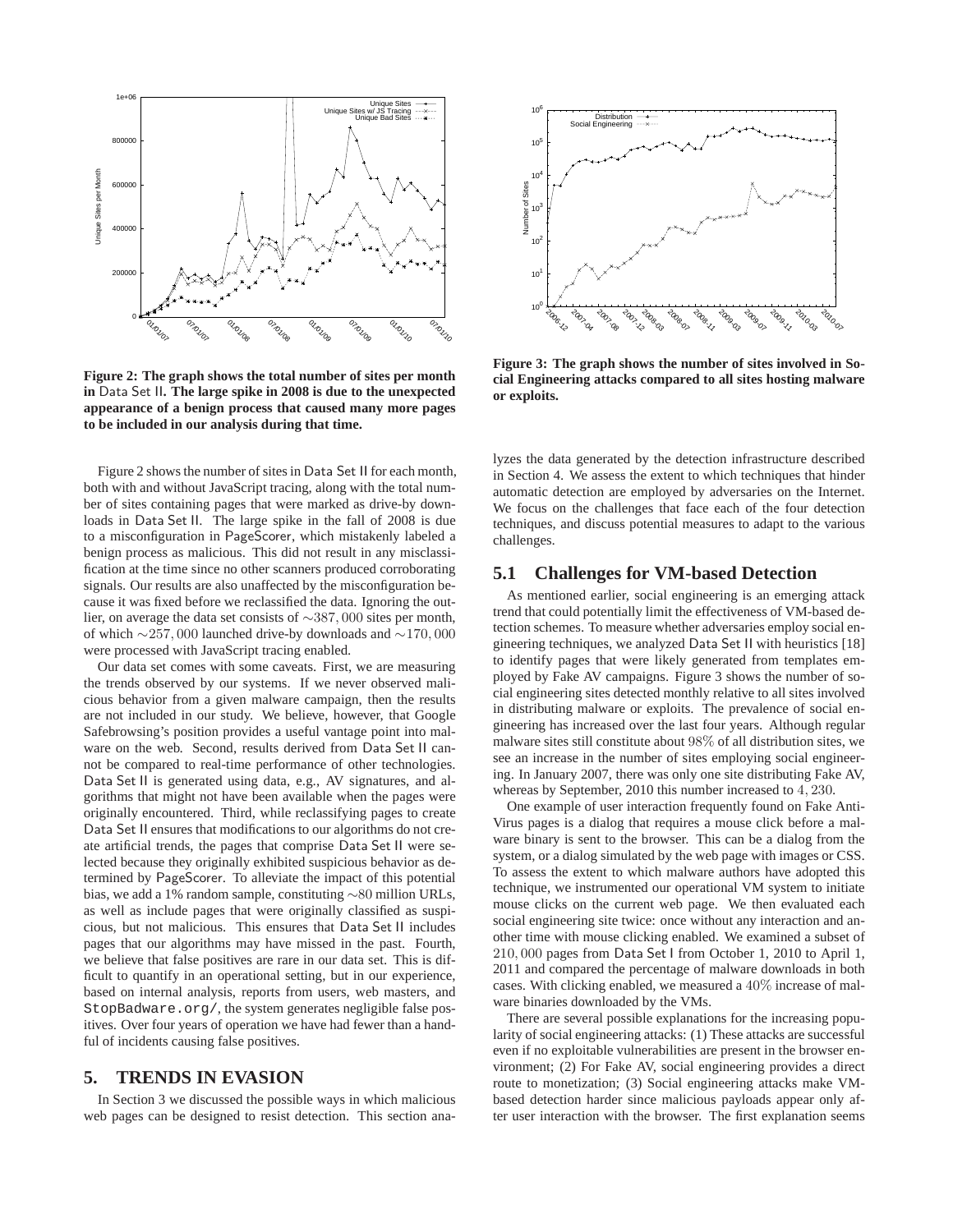

**Figure 4: The heat map shows the relative distribution of exploits encountered on the web over time. Every second CVE is labeled on the Y-axis.**

less likely as exploitable vulnerabilities were present in all versions of Internet Explorer and popular plugins during the course of our study. Regardless of the motive, social engineering poses a challenge to VM-based honeypots must be accounted for.

**Countermeasures.** These results show that VM honeypots without user interaction may not detect web pages distributing malware via social engineering. In addition to simulating user interacting with the VM, one can also improve detecting by pursuing a signature based approach [18].

#### **5.2 Browser Emulation Circumvention**

We hypothesize that drive-by download campaigns primarily employ two tactics to circumvent Browser Emulation: rapid incorporation of zero-day exploits, and heavy obfuscation that targets differences between the emulator and a browser. We consider both in this section.

**Exploit Trends.** Once a vulnerability becomes public, it is quickly integrated into exploit kits. As a result, Browser Emulators need to be updated frequently to detect new vulnerabilities. To highlight the changing nature of exploitation on the web, we show the relative prevalence of each of the 51 exploits identified by our Browser Emulator in Data Set II in Figure 4. We see that 24 exploits are relatively short lived and are often replaced with newer exploits when new vulnerabilities are discovered. The main exception to this is the exploit of the MDAC vulnerability which is part of most exploit kits we encounter and represented by the dark line at the bottom of the heat map. This data highlights an important opportunity for evasion. Each time a new exploit is introduced, adversaries have a window to evade Browser Emulators until they are updated. Of the 51 exploits that we tracked, the median delay between public disclosure<sup>1</sup> and the first time the exploit appeared in Data Set II was 20 days. However, many exploits appear in the wild even before the corresponding vulnerability is publicly announced. Table 1 shows the 20 CVEs that have the shortest delay between public announcement and when the exploit appeared in Data Set II.

**Obfuscation.** To thwart a Browser Emulator, exploit kits typically wrap the code that exercises the exploit in a form of obfuscation

| CVE#      | $\Delta$ davs  | CVE#      | $\Delta$ davs |
|-----------|----------------|-----------|---------------|
| 2008-3008 |                | 2008-0015 | $-3$          |
| 2009-4324 | 2              | 2007-5779 | $-3$          |
| 2008-2463 | 2              | 2007-3148 | $-3$          |
| 2008-0955 | $\overline{c}$ | 2008-1472 | $-6$          |
| 2007-4983 | $\overline{c}$ | 2010-0886 | $-7$          |
| 2009-0075 |                | 2009-3672 | $-10$         |
| 2010-2883 | 0              | 2007-5064 | $-35$         |
| 2010-1818 | 0              | 2009-2496 | $-36$         |
| 2010-0806 | $-3$           | 2007-6144 | -87           |
| 2008-0623 | $-3$           | 2008-6442 | $-242$        |

**Table 1: Number of days after public release of vulnerability (**∆ **days) that exploits were seen in** Data Set II**. Negative numbers indicate that the exploit was seen before public release.**

that may not execute correctly in an emulated environment, but will work correctly in a real browser. This generally results in complex run-time behavior. To measure whether adversaries are turning to such techniques we examined the data that was generated with JavaScript tracing enabled in Data Set II and computed three different complexity measures:

- *Number of function calls* measures the number of JavaScript function calls made in a trace.
- *Length of strings passed to function calls* measures the sum of the lengths of all strings that are passed to any user-defined or built in JavaScript function.
- *DOM Interaction* measures the total number of DOM methods called and DOM properties referenced as the JavaScript executes.

We first consider the number of JavaScript function calls made when evaluating a page. To establish a baseline we counted the number of function calls made during normal page load for each of the benign web pages in Data Set II. We also counted the number of function calls made before delivering the first exploit for each of the malicious pages in our Data Set II. As our analysis is based on sites rather than individual web pages, we compute the average value for sites on which we encounter multiple web pages in a given month. While sites with exploits are less frequent than benign sites, our analysis finds between ∼50 and ∼150 thousand unique sites containing exploits per month with the exception of the first few months in 2007 where the overall number of analyzed sites is smaller.

Figures 5 and 6 show the 20%, 50% and 80% quantiles for the number of function calls for both benign and malicious web sites. In Figure 5, we see an order of magnitude increase in the number of JavaScript function calls for benign sites. Figure 6 shows a change of over three orders of magnitude for the median for sites that deliver exploits. At the beginning of 2007, we observed about 20 JavaScript function calls, but the number of function calls jumped to <sup>∼</sup>7, <sup>000</sup> in 2008, and again to <sup>70</sup>, <sup>000</sup> in December 2009.

The number of JavaScript function calls in Figure 6 exhibits several distinct peaks and valleys. These can be explained by two phenomena. First, certain exploits require setup that employs more function calls than others. The decrease in number of function calls in Autumn 2008, and again in the end of 2010 correspond to the increasing prevalence of exploits against RealPlayer (CVE-2008-1309) and a memory corruption vulnerability in IE (CVE-2010-0806). The proof-of-concept exploits that were wrapped into

<sup>1</sup>As recorded at http://web.nvd.nist.gov/.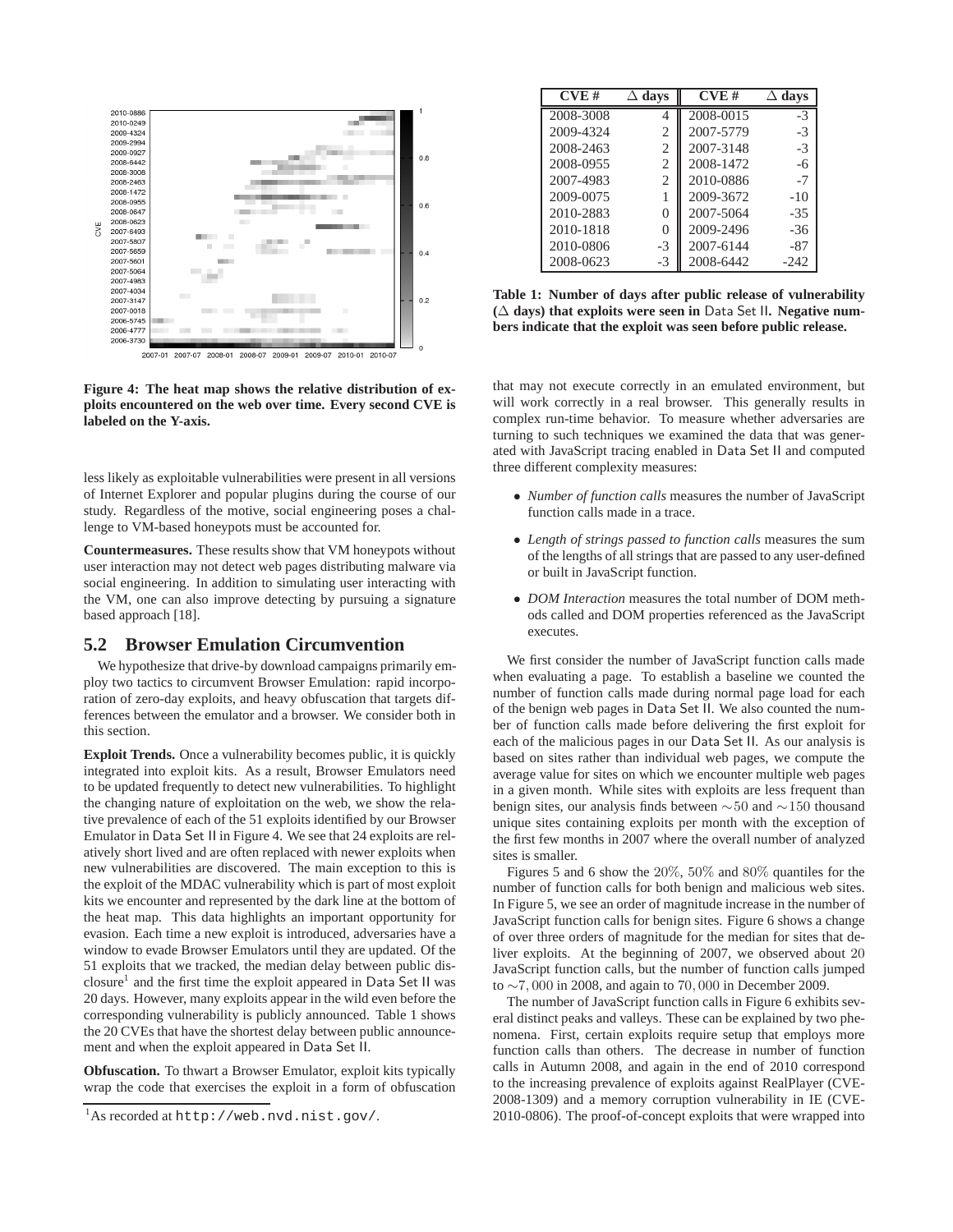

**Figure 5: The graph shows the number of JavaScript function calls for benign web sites. Over the measurement period, we observe an order or magnitude increase for the median.**



**Figure 7: The graph shows the string length complexity measure on benign pages.**

exploit kits made few function calls, spraying the heap with simple string concatenation. However, the increased count at the beginning of 2009 and early 2010 correspond to exploits targeting two other memory corruption bugs in IE, CVE-2009-0075, and CVE-2010-0249. The proof-of-concept for these exploits prepared memory by allocating many DOM nodes with attacker controlled data, and thus required many function calls to launch the exploit, see Appendix C and D for example source code.

The second phenomenon that explains the general upward trend is the appearance of new JavaScript packers that obfuscate code using cryptographic routines such as RSA and RC4, which make many function calls. To trigger an exploit, it is usually not necessary to call many functions. For example, our system encountered exploits for CVE-2010-0806 for the first time in March 2010. At that time, the median number of functions calls to exploit the vulnerability was only 7, whereas the median rose to 813 in July 2010. Thus we attribute the rise in complexity to obfuscation meant to thwart emulation or manual analysis.

Next we consider the total string length complexity measure. See



**Figure 6: The graph shows the number of JavaScript function calls for web sites with exploits. We count only the function calls leading up to the first exploit. We observe an increase of over three orders of magnitude for the median over the measurement period.**



**Figure 8: The graph shows the string length complexity measure on pages with exploits.**

Figures 7 and 8 for this metric on benign and malicious pages, respectively. As with the number of function calls, we see a general upward trend. We believe these trends are influenced more by packers than by choice of exploit. The reason for this is that heap sprays generally do not pass long strings to method calls; more often they concatenate strings or add strings to arrays. Thus, these trends measure changes in packers over time. Clearly, as the size of exploit kits and the complexity of packing algorithms grow, so does the total amount of data that must be deobfuscated.

Another way to assess the complexity of JavaScript is to determine which DOM functions are called before reaching an exploit. This measurement captures obfuscation that probes the implementation of a Browser Emulator for completeness. We instrumented our JavaScript engine to record the usage of 34 DOM functions and properties that are commonly used or involved in DOM manipulations, see Appendix E. We then compute the relative frequency of these calls for both benign pages, and pages that deliver exploits. Figures 9 and 10 show heat maps plotting the relative frequencies of each DOM function or property. The darkness of each entry rep-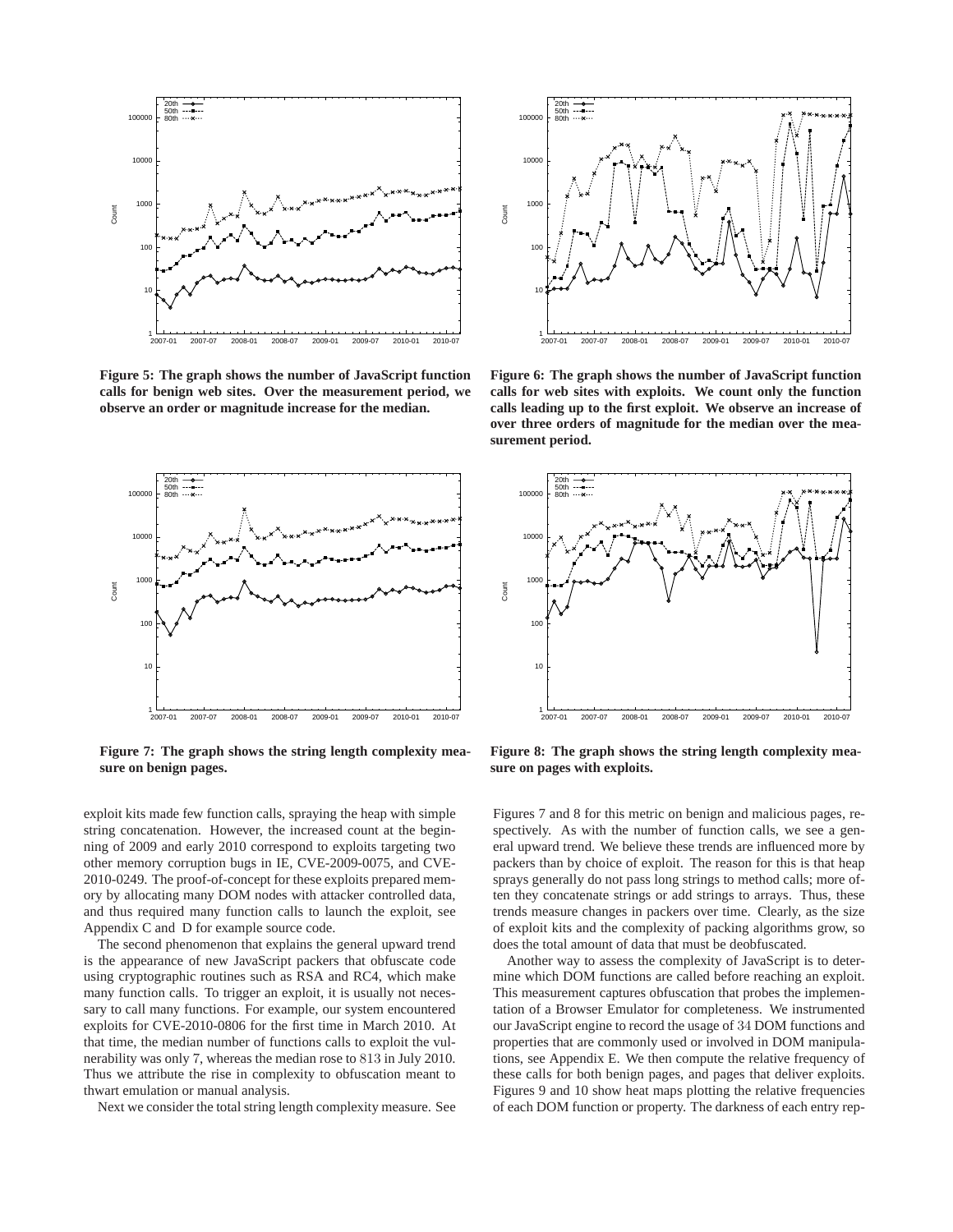

**Figure 9: The heat map shows the DOM functions utilized by benign web pages over time.**

resents the fraction of sites that utilize that specific DOM function or property.

For benign pages, the number of DOM accesses has increased as the web has become more interactive and feature rich. For benign web sites, we note that the indices of the most common functions are 3 and 13, which refer to document. body and getElementById respectively. DOM access patterns for sites that deliver exploits are remarkably different as significantly fewer DOM interactions are found. Two indices, 7 and 31 stand out. They refer to createElement and setAttribute respectively. These two functions are employed to exploit MDAC (CVE-2006-0003) [8] which has been popular since 2006 and is part of most exploit kits. While Figure 9 shows that the clearAttributes function is not commonly used in benign web pages, we see a sudden increase of it in exploits in February 2009. This coincides with the public release of exploits targeting CVE-2009-0075; see Appendix C.

Further examination of this exploit indicates that the delivery mechanism has been updated over time to exercise an increasing number of DOM API functions. When the exploit was first released, it made use of only the three functions that are necessary to launch the exploit: createElement, clearAttributes, and  $c$ loneNode<sup>2</sup>. Over time, however, there was a steady uptick in the number of non-essential DOM functions that were called before delivering the payload; see Figure 11. Starting in March 2010, about 20% of sites exploiting this vulnerability also make calls to appendChild and read innerHTML. In May 2010, more DOM functions are called to stage the exploit. This change in behavior indicates that the JavaScript to stage the exploit has become more complex, likely to thwart analysis.

**Countermeasures.** The trends in exploitation technique and each of the complexity measures indicate that the perpetrators of driveby download campaigns are devoting significant effort towards evading detection. In order to keep pace with zero-days and obfuscation techniques, Browser Emulators should be frequently updated. To facilitate such updates, it is possible to monitor the system for unexpected errors or to compare its output to AV engines or a VM infrastructure to identify potential deficiencies. One could also rely on these other technologies to address inherent limitations, for instance VM honeypots can be used to detect zero-days. We analyze



**Figure 10: The heat map shows the DOM functions utilized by exploit JavaScript over time.**



**Figure 11: The heat map shows the DOM functions utilized to exploit CVE-2009-0075. The graph shows that only two DOM functions are required to trigger the exploit, but that over time the DOM interactions have become more complex.**

the relative performance of our Browser Emulator in Section 6.

#### **5.3 AV Circumvention**

AV engines commonly use signature-based detection to identify malicious code. While it is well-known that even simple packers can successfully evade this approach, we wanted to understand the impact of evasion techniques at a large scale. Specifically, we measured two aspects of evasion. First, we studied whether deobfuscating web content would significantly improve detection rates. Second, we studied how often AV vendors change their signatures to adapt to both False Positives and False Negatives.

To study the impact of deobfuscation, we leveraged our Browser Emulator and hooked all methods that allow for dynamic injection of code into the DOM, e.g., by recording assignment to innerHTML. The line labeled *Deobfuscated* in Figure 12 shows the percent of additional sites in Data Set II that were flagged by AV engines only after providing the engines with this injected content. This drastically improves performance of the AV engines, in some cases by

<sup>2</sup>We did not label cloneNode as a function of interest during our analysis.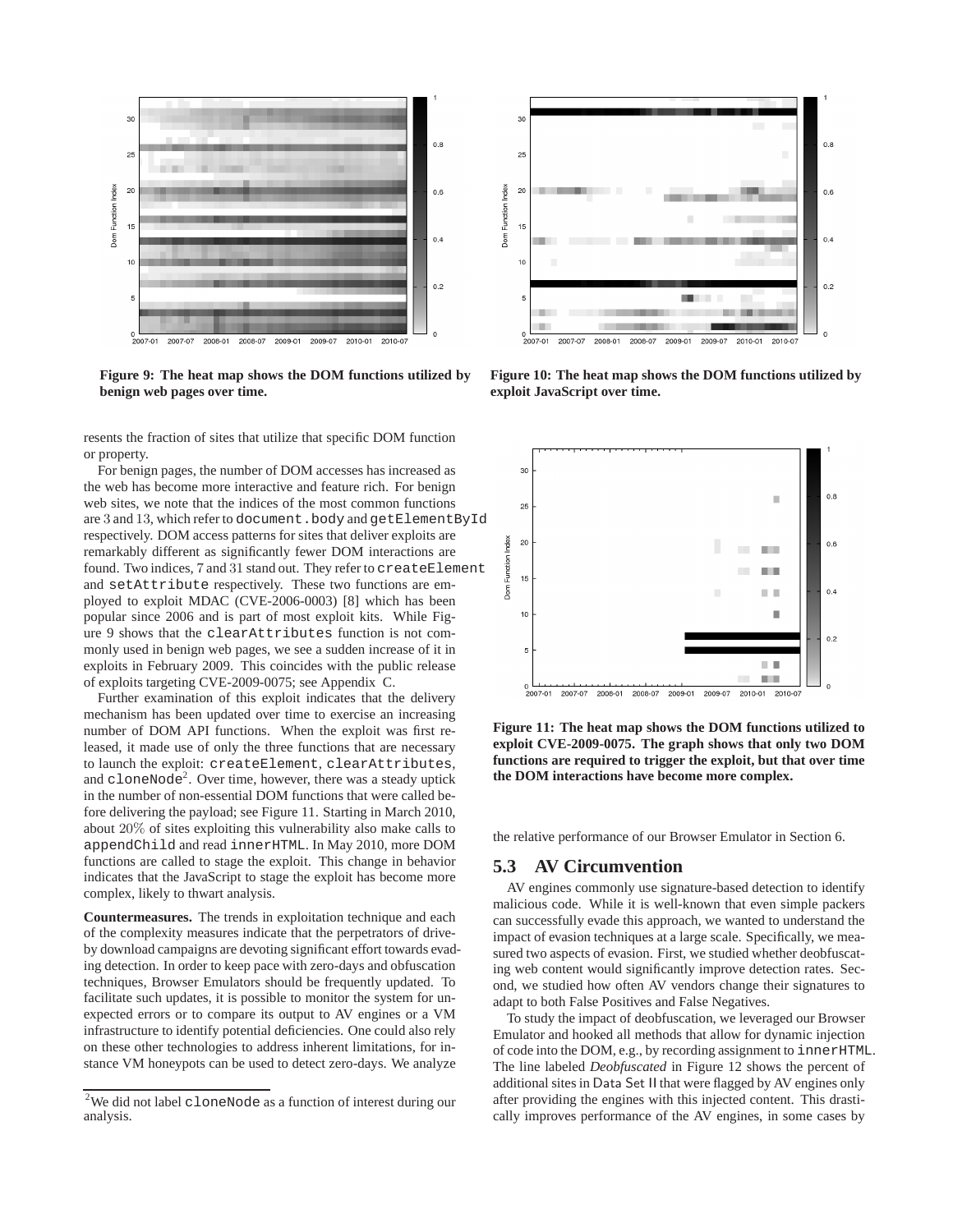

**Figure 12: The graph shows the monthly percentage of sites with changing virus signals between** Data Set I **and** Data Set II**.**

more than 40%.

To study the impact of changes to AV signatures, we compared our AV classifications for each page in Data Set II to its original classification in Data Set I. Figure 12 shows the percentage of sites with at least one virus signal change. The line labeled *Added* shows the percentage of sites that had AV signals in Data Set II but not in Data Set I. As the graph shows, a significant percentage of sites have new virus signals when they are rescored. These changes could be due to three causes: (1) delay in signature updates in our operational environment; (2) AV vendors pruning signatures over time; and (3) Improvements of AV signatures over time by AV vendors. We believe that the discrepancy is due to (3), since we update our AV signatures every two hours in our operational setting, and one of our AV vendors confirmed that only the signatures that cause false positives are pruned. This implies that AV engines can suffer from significant false negatives in operational settings. Looking back only one year, about 40% of the sites with virus signals were only seen in Data Set II. The line labeled *Removed* shows the percentage of sites with pages that were flagged by AV engines in Data Set I but not in Data Set II. These removals are likely due to signatures that produced false positives. The general downward trend for each of the three plots can be explained by the fact that as we come to the end of the data collection period, the AV signatures that were used for both Data Set II and Data Set I become similar to one another.

Both of these experiments indicate that while AV vendors strive to improve detection rates, in real time they cannot adequately detect malicious content. This could be due to the fact that adversaries can use AV products as oracles before deploying malicious code into the wild.

**Countermeasures.** Our results show that the JavaScript packing employed by malware distribution sites has a direct impact on the accuracy of AV scanners and that Signature-based AV detection can suffer from both false negatives and false positives. Nonetheless, some procedures can improve detection. To maintain optimum detection, one should continuously update virus definitions. One can also improve detection by using multiple AV engines. Perhaps the best way to improve upon AV detection rates is to use them as a component in a larger system.

## **5.4 Circumventing Domain Reputation**



**Figure 13: The graph shows malware distribution chain length over time.**

Evading classification by Domain Reputation Data simply involves registering more domains to distribute malware. This generally involves two steps: registering domains en masse, and setting up redirectors to send traffic to these domains. To measure trends in registering new domains, we computed the observed lifetime of distribution domains in Data Set II. We estimate a lower bound for lifetime as the interval between the time the site first appeared in our data to the last time it appeared in our data. We ignore sites that appeared only once, or whose life span is less than 10 minutes. In total we observed <sup>∼</sup>1.<sup>6</sup> million distribution domains, of which  $\sim$  295, 000 appeared only once, and  $\sim$  330, 000, had a lifespan of less than 10 minutes. The median lifetime reduced significantly over our data collection period; from over one month between 2007 and 2009, down to one week in July 2010, and down to 2 hours in October 2010.

In addition to domain rotation, adversaries attempt to avoid reputationbased detection by setting up intermediary sites whose sole purpose is to funnel traffic to distribution site. Figure 13 shows the length of malware distribution chains over time in Data Set II. The median is about one to two domains. Several sites use longer distribution chains with a  $90<sup>th</sup>$  percentile of about 4 hops. The maximum chain length we observed was 20 hops. In many cases, a single redirector funnels traffic to several distribution sites. We measured the out-degree of sites involved in these chains and observed that about 35% of intermediary sites redirected to more than one distribution site. One notable example is a site that, at the time of this writing, is still active and redirected to over <sup>1</sup>, <sup>600</sup> malicious sites.

**Countermeasures.** We observed domain rotation frequently throughout our study. We believe that this is an attempt to evade reputationbased signals, or public domain blacklists. Two possible countermeasures to this type of evasion are: (1) successfully classifying redirectors as belonging to a campaign; and (2) classifying aggressively at the IP level. The second countermeasure is complicated by hosting providers that are typically abused by miscreants, but also serve legitimate sites.

## **5.5 IP Cloaking**

IP Cloaking can be the most effective form of evasion, since it thwarts any sort of detection by client honeypots or AV engines.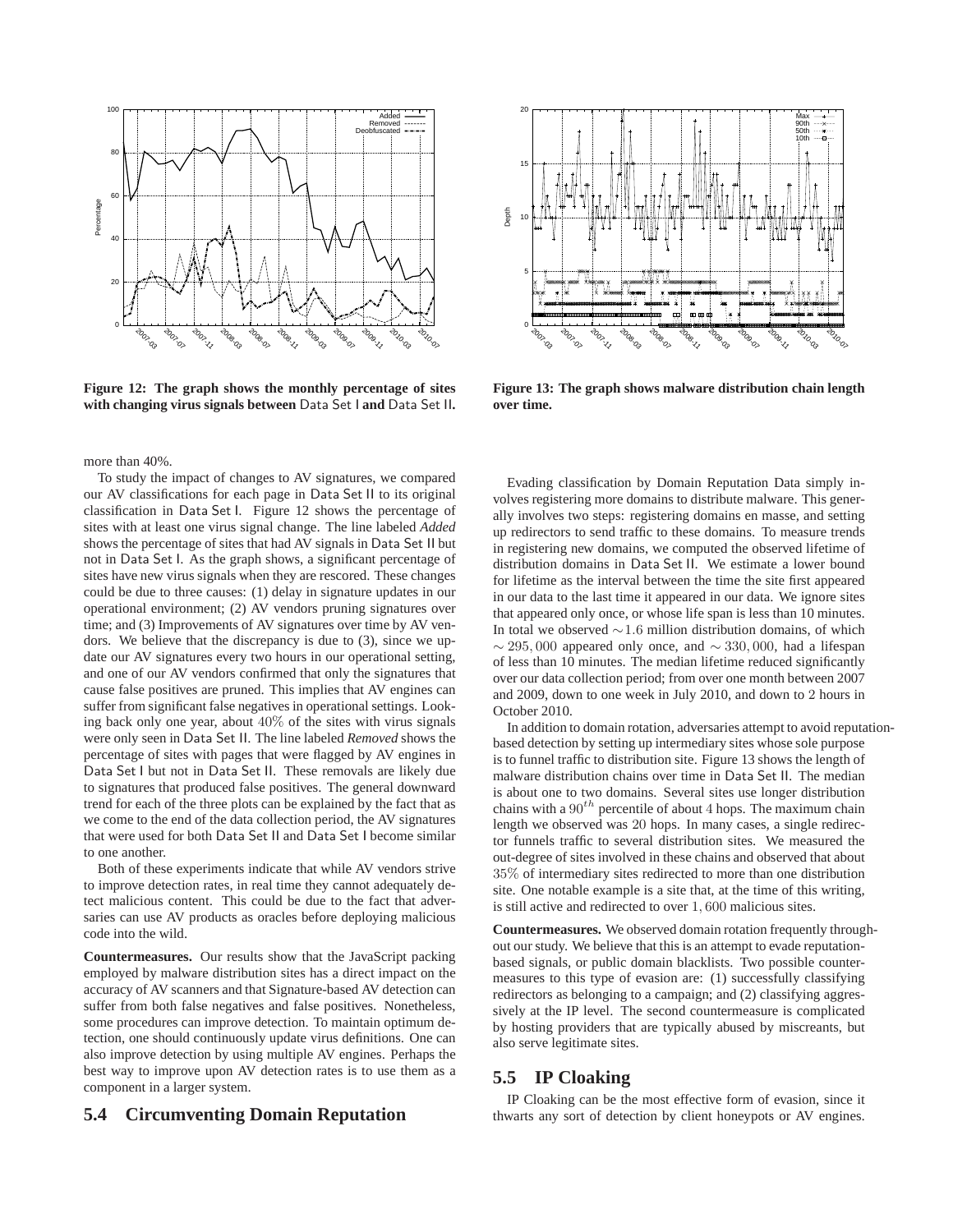

**Figure 14: The graph shows how many compromised sites include content from cloaking sites in** Data Set II

For an adversary, IP-based cloaking is simple to deploy and usually requires only small changes to the web server's configuration; see Appendix B. To understand trends in IP cloaking, we computed the number of sites that actively cloak against our scanners using data from Data Set II. As described in Section 4, this detection is built into our Domain Reputation pipeline, and involves testing for content changes from different IP addresses. To measure cloaking in Data Set II, we aggregated the sites that we had discovered to cloak against our scanners, and counted how often resources from those sites were included by pages in Data Set II.

Figure 14 shows the number of sites per month that include content from domains known to be cloaking. The graph peaks in August 2009 at over <sup>200</sup>, <sup>000</sup> sites infected by cloaking domains. That peak coincides with a large-scale attack, where thousands of sites were infected to redirect to gumblar.cn, which actively cloaked our scanners.

Although the increase in the graph is partly due to improved detection of cloaking domains in our system, we believe that it is representative of the general state of cloaking. In our operational practice, we continuously monitor compromised web sites and the malicious resources they include. In 2008, we discovered that some malware domains no longer returned malicious payloads to our system but still did so to users. As a result, we developed detection for cloaking. At the time of this writing, IP cloaking contributes significantly to the overall number of malicious web sites found by our system. See Section 6 for a more detailed analysis.

**Countermeasures.** Our data indicates that IP-based cloaking has drastically increased over the lifetime of our data collection. If an adversary is suspected of cloaking against a set of known IP addresses, a detector can also initiate scans via a set of IP addresses unknown to the adversary. Observed differences in these extra scans likely indicates cloaking. It is important to rate-limit fetches from the unknown set of IP addresses to limit their visibility to the adversary. A detector can then establish a feedback loop and build a classifier that leverages the cloaking data to identify pages that launch drive-by downloads. Instead of generating signals based on the presence of a VM, Browser Emulator, or AV signals, it is possible to flag the page based on the inclusion of content from a cloaking domain.



**Figure 15: The graph shows sites with Exploit and New Process signals.**

#### **6. MULTIFACETED MALWARE DETECTORS**

As the results in Section 5 have shown, adversaries are actively changing exploitation techniques to evade detection. These efforts are not limited to any specific detection technique. In this section we consider the potential for a multi-faceted approach that leverages a combination of signals from different detection systems. In the following, we analyze Data Set II and present pair-wise comparisons between each of the four detection systems in the form of stacked bar graphs. We refer to a positive output from a detection system as a *signal*. The black and white bands denote the number of times one signal appeared on a site but not the other. The gray band denotes the number of times both signals appeared at the same time. Data is aggregated monthly by site over our four-year measurement period.

Figure 15 demonstrates how Browser Emulation and VM honeypots can be combined to increase detection rates. We denote the signal output from the Browser Emulator as *Exploit*. In the case of VM detection we use the creation of new processes on the VM as a signal labeled *NewProcess*. For example, in December, 2008, <sup>120</sup>, <sup>000</sup> sites had the NewProcess signal, <sup>98</sup>, <sup>000</sup> had the Exploit signal, and <sup>88</sup>, <sup>000</sup> sites had both. Although both signals appear together on a large fraction of sites, during some time periods, they cover significantly different cases. In January 2009, Browser Emulation found <sup>43</sup>, <sup>000</sup> sites that did not trigger a NewProcess signal. In June 2008, the NewProcess signal identified <sup>68</sup>, <sup>000</sup> sites that were missed by emulation. Over the entire time period both signals agreed <sup>60</sup>.3% of the time. The Exploit signal triggered by itself <sup>9</sup>.3% of the time whereas the New Process signal occurred by itself <sup>30</sup>.4% of the time. This indicates that neither signal suffices to provide good detection, but both can be used to complement one another.

Figures 16 and 17 compare both Exploit and NewProcess signals to Anti-Virus signals labeled *Virus*. On average, AV signals and Exploit signals intersect on <sup>45</sup>.4% of the sites, although AV signals appear on <sup>54</sup>.4% of sites that do not have Exploit signals. On average, AV signals and NewProcess signals occur together on <sup>57</sup>.3% of the sites. However, AV signals appear on <sup>39</sup>.4% of sites where we did not get any NewProcess signals. AV engines trigger independently on more sites in the data set. We investigated the causes of the excess AV signals and noticed that many were due to AV signatures that flag web pages with resources, e.g., IFRAMEs, pointing to web-sites that match certain regular expression patterns,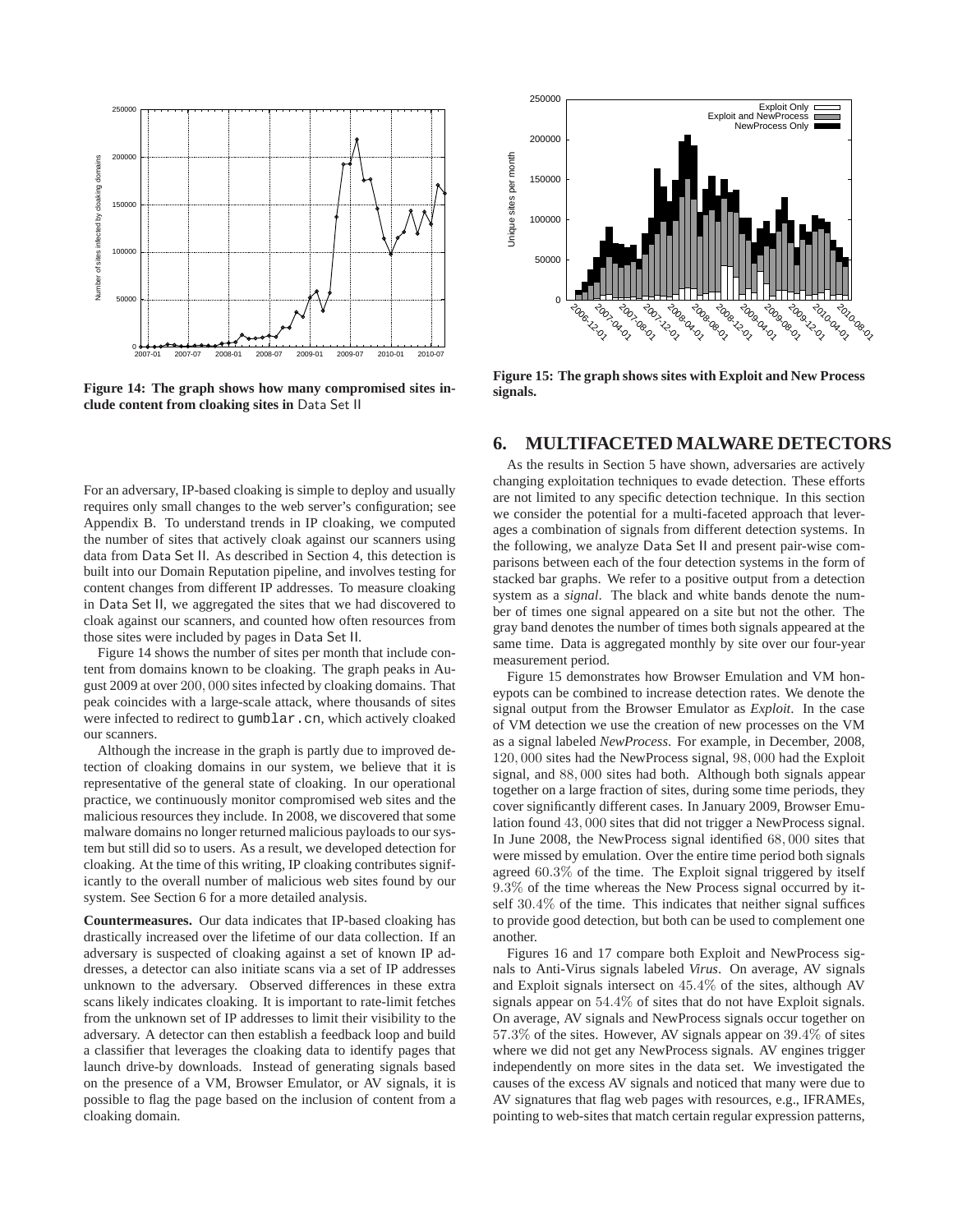

**Figure 16: The graph shows sites with Exploit and Virus signals.**

regardless of the content served by these sites. In other cases, AV engines were flagging binary downloads delivered by social engineering and thus did not trigger any exploit signals. As discussed in Section 5.3, AV engines are susceptible to false positives in operational settings, and thus cannot be solely relied upon to flag malicious sites.

While each of the aforementioned detection technologies can be combined to improve web malware detection, they all remain susceptible to IP cloaking which prevents the classifiers from seeing malicious content. To illustrate the impact of cloaking we compare the detection based on all the above signals combined versus detection based on domain reputation. The bars labeled *BadSignal* in Figure 18 show how often an Exploit, NewProcess, or Virus signal occurs on a site in a given month. We compare this to sites that include content from a site known to distribute malware labeled *Reputation*. From 2007 through 2008, <sup>7</sup>.21% of sites had only a bad reputation signal. In 2009, this number increased to <sup>36</sup>.5%, and in 2010 it increased to <sup>48</sup>.5%. Note that the dramatic increase in sites only detected by cloaking corresponds to the jump in cloaking behavior in Figure 14. At the same time the number of sites with only BadSignals remains low, which implies that our system is able to boot strap classification of domains that cloak with only a small amount of data.

## **7. CONCLUSION**

Researchers have proposed numerous approaches for detecting the ever-increasing number of web sites spreading malware via drive-by downloads. Adversaries have responded with a number of techniques to bypass detection. This paper studies whether evasive practices are effective, and whether they are being pursued at a large scale.

Our study focuses on the four most prevalent detections techniques: Virtual Machine honeypots, Browser Emulation honeypots, Classification based on Domain Reputation, and Anti-Virus Engines. We measure the extent to which evasion affects each of these schemes by analyzing four years worth of data collected by Google SafeBrowsing infrastructure. Our experiments corroborate our hypothesis that malware authors continue to pursue delivery mechanisms that can confuse different malware detection systems. We find that Social Engineering is growing and poses challenges to VM-based honeypots. JavaScript obfuscation that interacts heavily with the DOM can be used to evade both Browser Emulators and



**Figure 17: The graph shows sites with New Process and Virus signals.**



**Figure 18: The graph shows sites with bad signals vs sites that include content from a site with bad reputation.**

AV engines. In operational settings, AV Engines also suffer significantly from both false positives and false negatives. Finally, we see a rise in IP cloaking to thwart content-based detection schemes.

Despite evasive tactics, we show that adopting a multi-pronged approach can improve detection rates. We hope that these observations will be useful to the research community. Furthermore, these findings highlight important design considerations for operational systems. For example, data that is served to the general public might trade higher false negative rates for reduced false positives. On the other hand, a private institution might tolerate higher false positive rates to improve protection. Furthermore, a system that serves more users might become a target of circumvention and thus need to devote extra effort to detect cloaking.

## **8. REFERENCES**

- [1] M. Antonakakis, R. Perdisci, D. Dagon, W. Lee, and N. Feamster. Building a Dynamic Reputation System for DNS. In *Proceedings of the 19th USENIX Security Symposium (August 2010)*.
- [2] F. Chang, J. Dean, S. Ghemawat, W. Hsieh, D. Wallach, M. Burrows, T. Chandra, A. Fikes, and R. Gruber. Bigtable: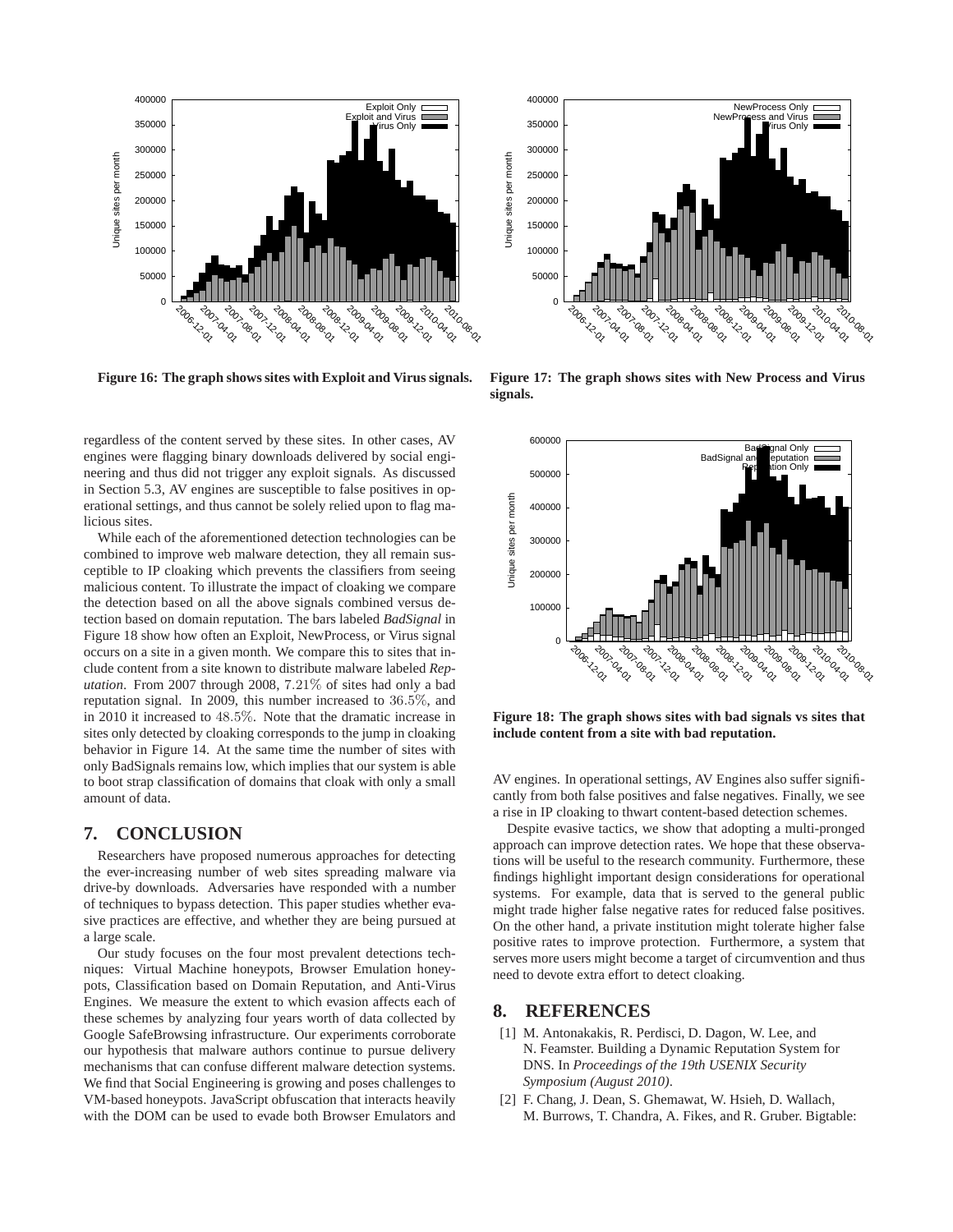A distributed storage system for structured data. *ACM Transactions on Computer Systems (TOCS)*, 26(2):1–26, 2008.

- [3] M. Cova, C. Kruegel, and G. Vigna. Detection and analysis of drive-by-download attacks and malicious JavaScript code. In *Proceedings of the 19th international conference on World wide web*, pages 281–290. ACM, 2010.
- [4] M. Felegyhazi, C. Kreibich, and V. Paxson. On the Potential of Proactive Domain Blacklisting. In *Proceedings of the 3rd USENIX conference on Large-scale exploits and emergent threats: botnets, spyware, worms, and more*, page 6. USENIX Association, 2010.
- [5] Google. V8 JavaScript Engine. http://code.google.com/p/v8/.
- [6] Microsoft. About Conditional Comments. http://msdn.microsoft.com/en-us/library/ ms537512(v=vs.85).aspx.
- [7] Microsoft. Conditional Compilation (JavaScript). http://msdn.microsoft.com/en-us/library/ 121hztk3(v=vs.94).aspx.
- [8] Microsoft. Microsoft Security Bulletin MS06-014: Vulnerability in the Microsoft Data Access Components (MDACS) Function Could Allow Code Execution., May 2006.
- [9] A. Moshchuk, T. Bragin, D. Deville, S. Gribble, and H. Levy. Spyproxy: Execution-based detection of malicious web content. In *Proceedings of 16th USENIX Security Symposium on USENIX Security Symposium*, pages 1–16. USENIX Association, 2007.
- [10] A. Moshchuk, T. Bragin, S. Gribble, and H. Levy. A crawler-based study of spyware in the web. In *Proceedings of Network and Distributed Systems Security Symposium*, 2006.
- [11] Mozilla. JavaScript:TraceMonkey. https://wiki.mozilla.org/JavaScript: TraceMonkey.
- [12] Mozilla. What is SpiderMonkey? http://www.mozilla.org/js/spidermonkey/.
- [13] J. Nazario. PhoneyC: A virtual client honeypot. In *Proceedings of the 2nd USENIX conference on Large-scale exploits and emergent threats: botnets, spyware, worms, and more*, page 6. USENIX Association, 2009.
- [14] J. Oberheide, E. Cooke, and F. Jahanian. Cloudav: N-version Antivirus in the Network Cloud. In *Proceedings of the 17th conference on Security symposium*, pages 91–106. USENIX Association, 2008.
- [15] T. H. Project. Capture-hpc. http://projects.honeynet.org/capture-hpc.
- [16] N. Provos, P. Mavrommatis, M. A. Rajab, and F. Monrose. All Your iFRAMEs Point to Us. In *USENIX Security Symposium*, pages 1–16, 2008.
- [17] N. Provos, D. McNamee, P. Mavrommatis, K. Wang, and N. Modadugu. The Ghost in the Browser: Analysis of Web-based Malware. In *Proceedings of the first USENIX workshop on hot topics in Botnets (HotBots'07).*, April 2007.
- [18] M. A. Rajab, L. Ballard, P. Mavrommatis, N. Provos, and X. Zhao. The Nocebo Effect on the Web: An Analysis of Fake Anti-Virus Distribution. In *Proceedings of the* 3 rd *USENIX Workshop on Large-Scale Exploits and Emergent Threats (LEET)*, April 2010.
- [19] Y.-M. Wang, D. Beck, X. Jiang, R. Roussev, C. Verbowski, S. Chen, and S. King. Automated web patrol with strider

honeymonkeys. In *Proceedings of Network and Distributed Systems Security Symposium*, pages 35–49, 2006.

# **APPENDIX**

# **A. ANALYSIS-RESISTANT JAVASCRIPT**

Here we provide examples of code from the wild that actively try to evade browser emulators. The code has been deobfuscated for readability purposes. As discussed in Section 3, there are at least three different browser characteristics that can be tested before delivering a payload: JavaScript environment, parser capabilities, and the DOM.

**JavaScript Environment.** IE's JavaScript environment is different than those provided by other open source JavaScript engines. For example, IE allows ; before a catch or finally clause in JavaScript, whereas SpiderMonkey will report a parse error.

```
try{}'; catch(e) {}' bad();
```
IE also supports case-insensitive access to ActiveX object properties in JavaScript.

var obj=new ActiveXObject(objName); obj.vAr=1; if (obj.VaR==1) bad();

Malicious web pages often identify emulators by testing that ActiveX creation returns sane values.

try {new ActiveXObject("asdf")} catch(e) {bad()}

IE also supports the execScript method, which evaluates code within the global scope, whereas other engines do not.

**JavaScript and HTML Parsers.** IE supports conditional compilation in JavaScript [7], other browsers do not. Thus IE's JavaScript parser knows how to parse the following comment, and will generate code that calls the function bad() only in the 32-bit version of IE.

```
/* @cc_on
 @if (@_win32)
   bad();
 @end
 @ */
```
IE also supports conditional parsing in its HTML parser. Conditional comments allow IE to execute code contingent upon version numbers [6].

<!--[if IE 9]><iframe src=http://evil.com/</iframe><![endif]-->

Integration between the HTML parser and the scripting environment may also be tested by examining the behavior of document.write. The output of this call should be immediately handled by the parser, and any side effects should be immediately propagated to the JavaScript environment.

```
document.write("<div id=d></div>")
if (d.tagName=="DIV") bad()
```
**The DOM.** There are many ways in which the DOM can be probed for feature-completeness. The snippet from the figure below was found in the wild. It tests that the DOM implementation yields the correct tree-like structure, even in the face of misnested close tags. It also verifies that the title variable is correctly exposed within the document object.

```
<html><head><title>split</title></head><body>
<b id="node" style="display:none;">999999qq
<i>99999999qqf<i>rom<i>Ch<i>a</i>rC</i>o</i>
d</i>e</i>qq</i>ev</i>alqqwin<i>do</i>w</b>
<script>
function nfc(node) {
  var r = "for(var i=0; i<sub>conde</sub>.childNodes.length; i++) {
     switch(node.childNodes[i].nodeType) {
```